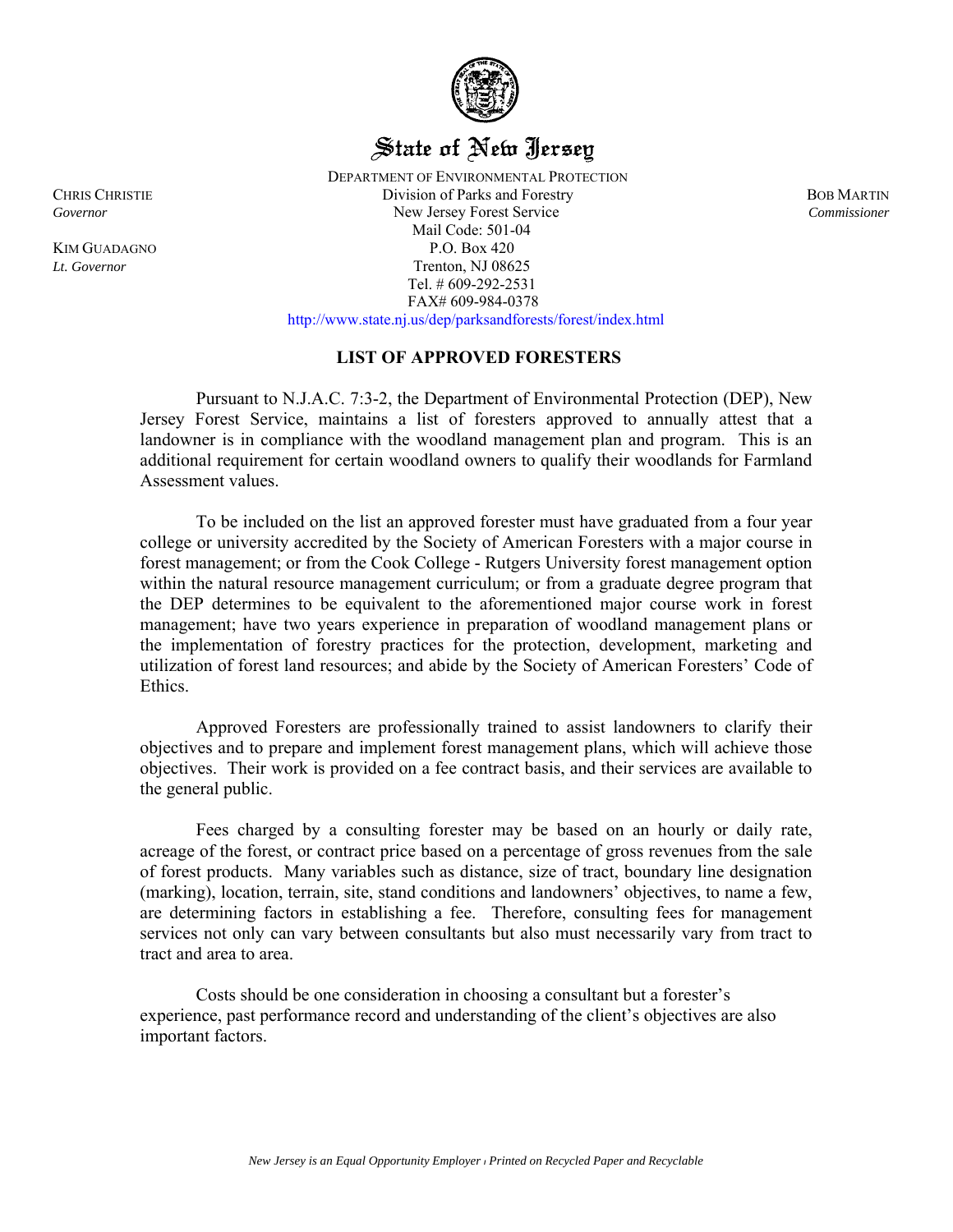Compilation and distribution of this list in no way infers that the Bureau of Forest Management attempts to guarantee the professional competence or quality of performance of approved foresters beyond those requirements to be included on this list. It is provided to assist landowners in obtaining certification by an approved forester that their woodlands are in compliance with the filed woodland management plan accordance with N.J.A.C.18:15-2.7.

## **Key to Consulting Foresters' Services**

- 1. Timber Inventory and Appraisal
- 2. Forest Management Plan Preparation
- 3. Reforestation/Tree Planting Assistance
- 4. Timber Stand Improvement
- 5. Firewood Marketing and Management
- 6. Timber Sale Administration includes marking, selling and supervising sale of timber and other forest products.
- 7. Forest Insect and Disease Control
- 8. Christmas Tree Management
- 9. Forest Wildlife Management
- 10. Forest Taxation and Finance
- 11. Tree Farm Inspection and Recertification (free of charge)
- 12. Forest Stewardship Plan Preparation
- 13. Community Forestry Management Plan Preparation

### **Key to Professional Association Membership**

- ACF Association of Consulting Foresters
- SAF Society of American Foresters
- CF Certified Forester
- CTE New Jersey Certified Tree Expert
- RPF Registered Professional Forester in Maryland
- ISA International Society of Arboriculture
- TSP Technical Service Provider (USDA, Natural Resource Conservation Service)
- CFMP Community Forestry Management Plan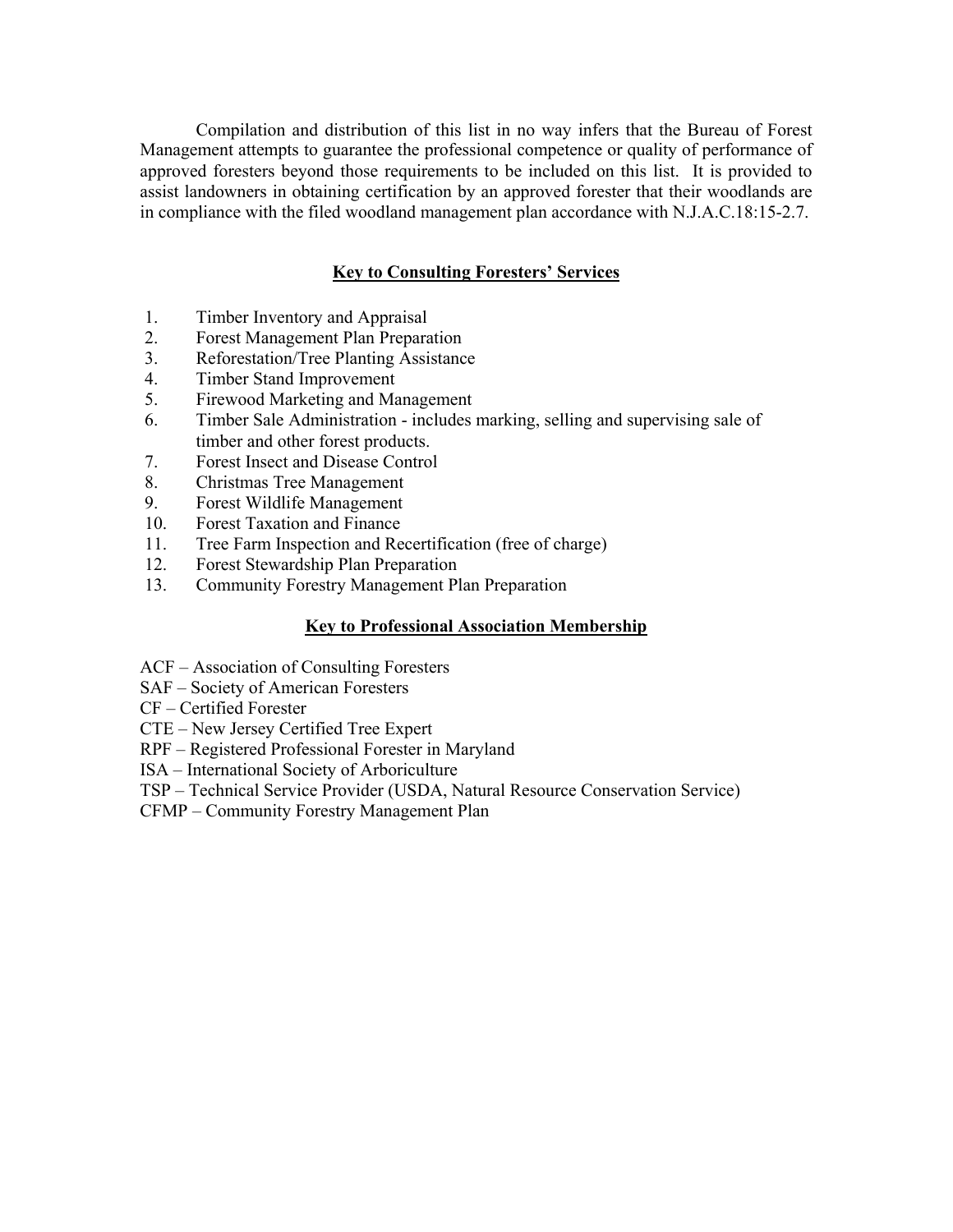#### **Department of Environmental Protection Division of Parks and Forestry New Jersey Forest Service**

# **New Jersey State Approved Foresters**

December 20, 2016

| G. Lester Alpaugh SAF, CF, CTE,<br>TSP<br><b>Box 33</b><br>Stockton, NJ 08559<br>Tel. 609.397.0615<br>Area: Hunterdon, Mercer, Morris,<br>Monmouth, Passaic, Somerset,<br>Sussex, Warren<br>Services: 1-13<br>Email: frstree@comcast.net | Paul Barrett SAF, CF, CTE<br>32 Martins Lane<br>Berkeley Heights, NJ 07922<br>Tel. 908.377.9227<br>Area: Essex, Hunterdon, Middlesex,<br>Morris, Somerset, Sussex, Warren<br>Services: 1-10, 12<br>Email: barrett@pobox.com | <b>David Beers SAF</b><br>PO Box 150<br>Rockfall, CT 06481<br>Tel. 860.349.9910<br>Area: Entire State<br>Services: 1-12<br>Email: dave@connwood.com                                                                                |
|------------------------------------------------------------------------------------------------------------------------------------------------------------------------------------------------------------------------------------------|-----------------------------------------------------------------------------------------------------------------------------------------------------------------------------------------------------------------------------|------------------------------------------------------------------------------------------------------------------------------------------------------------------------------------------------------------------------------------|
| <b>Andrew Bennett, SAF</b><br>56 Sussex Mills Road<br>Sparta, NJ 07871<br>Tel. 973.729.7430<br>Area: Sussex, Warren<br>Services: 1-7, 9-10, 12<br>Email:<br>ridgeandvalleyforestmanagement@g<br>mail.com                                 | <b>Deborah Boerner-Ein</b><br>157 Brynmaur Avenue<br>Hammonton, NJ 08037<br>Tel. 609.561.1183<br>Area: Atlantic, Cape May,<br>Cumberland<br>Services: 1, 2, 5, 6, 9<br>Email: debe1@comcast.net                             | <b>George Boesze SAF, CF</b><br>125 Sandhill Terrace<br>Stroudsburg, PA 18360<br>Tel. 570.992.3686<br>Area: Hunterdon, Morris, Passaic,<br>Sussex, Somerset, Warren<br>Services: 1-9, 11, 12<br>Email: gboesze@ptd.net             |
| <b>Ian Borden SAF</b><br>329 South Stump Tavern Road<br>Jackson, NJ 08701<br>Tel. 732.363.0060<br>Area: Atlantic, Burlington,<br>Monmouth, Ocean<br>Services: 1-8<br>Email: IBorden@pds-nj.com                                           | <b>Dylon Borger SAF</b><br>P.O. Box 362<br>Kresgeville, PA 18333<br>Tel. 570.730.1977<br>Area: Sussex, Warren<br>Services: 1-12<br>Email: dylonborger@gmail.com                                                             | William Brash, Jr. SAF, CTE, TSP<br>5 Wildwood Way<br>Freehold, NJ 07728<br>Tel. 732.890.0725<br>Fax. 732.252.6091<br>Area: Entire state<br>Services: 1, 2, 4-9, 11<br>Email: forester82@aol.com                                   |
| <b>Thomas S. Brodde, SAF</b><br>217 Hickory Corner Road<br>Milford, NJ 08848<br>Tel. 908.996.2333<br>Area: Entire state<br>Services: 1-5, 7-9, 11<br>Email: tbrodde61@gmail.com                                                          | E. Joseph Bruschetta SAF, TSP<br>1178 Ridge Road<br>Phillipsburg, NJ 08865<br>Tel. 908.475.8466<br>Area: Entire state<br>Services: 1-9, 11-13<br>Email: brusc@eclipse.net                                                   | <b>Earl Burnside SAF</b><br>4892 South Mountain Drive<br>Emmaus, PA 18049<br>Tel. 610.509.7403<br>Area: Hunterdon, Mercer, Warren<br>Services: 1, 2, 4-6<br>Email:                                                                 |
| <b>Dennis Chandler</b><br>PO Box 186<br>Danby, VT 05739<br>Tel. 802.293.5998<br>Area: Morris, Warren, Sussex<br>Services: 1-11<br>Email:                                                                                                 |                                                                                                                                                                                                                             | <b>Donald Donnelly SAF, CTE, TSP</b><br>650 Jackson Valley Road<br>Oxford, NJ 07863<br>Tel. 908.752-2538<br>Area: Hunterdon, Morris, Passaic,<br>Somerset, Sussex, Warren<br>Services: 1-7, 9-12<br>Email: donnellydon@comcast.net |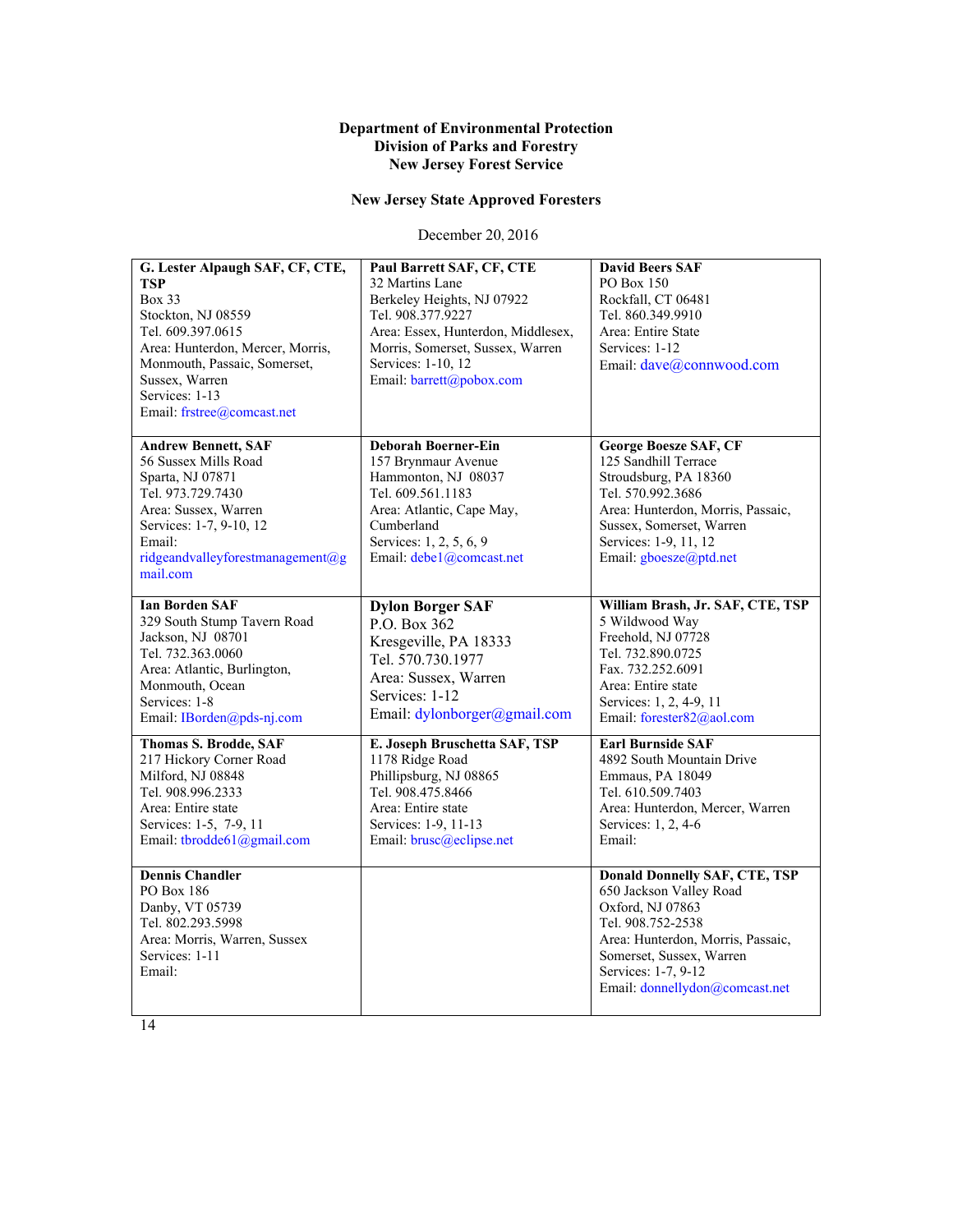## **New Jersey State Approved Foresters**

| Thomas D. Doty SAF, CF, CTE,<br><b>ISA</b><br>337 Pleasant Valley Road<br>Mendham, NJ 07945<br>Tel. 973.813.3222<br>Area: Hunterdon, Morris, Warren<br>Services: 1-5, 7, 9, 12<br>Email: dotys2@msn.com    | Joseph Dunn SAF, CTE, TSP<br>49 Millbrook-Stillwater Road<br>Blairstown, NJ 07825<br>Tel. 908.362-8368<br>Area: Entire state<br>Services 1-12<br>Email: dunnjose@gmail.com | Ronald Farr SAF, CF, RPF, TSP<br>6 Ricker Road<br>Newfoundland, NJ 07435<br>Tel. 973.908.2136<br>Area: Entire State<br>Services: 1-9, 11-13<br>Email: farrforest@yahoo.com                                                                                                            |
|------------------------------------------------------------------------------------------------------------------------------------------------------------------------------------------------------------|----------------------------------------------------------------------------------------------------------------------------------------------------------------------------|---------------------------------------------------------------------------------------------------------------------------------------------------------------------------------------------------------------------------------------------------------------------------------------|
| Lorens D. Fasano<br>PO Box 72<br>Brookside, NJ 07926<br>Tel. 973.214.8294<br>Area: Entire state<br>Services: 1-11<br>Email: fasanotrees@yahoo.com                                                          | G. Mike Fee SAF<br>10 Paulinskill Road<br>Hardwick, NJ 07825<br>Tele. 908.362.5565<br>Area: Sussex, Warren<br>Services: 1-4, 6, 8, 9, 12<br>Email: svfsllc@hotmail.com     | <b>Douglas Freese</b><br>PO Box 551<br>New Cumberland, PA 17070<br>Tel. 609.865.0960<br>Area: Entire state<br>Services: 1-3, 9<br>Email:<br>njwetlandmitigation@gmail.com                                                                                                             |
| Dennis Galway SAF, CF, CTE<br>PO Box 789<br>Bernardsville, NJ 07924<br>Tel. 908.696.9133<br>Fax: 908.696.9133<br>Area: Entire state<br>Services: 1-12<br>Email: dgalwaydsl@verizon.net                     | Heather J. Gracie SAF, CF<br>PO Box 316<br>Far Hills, NJ 07931<br>Tel. 908.781.6711<br>Area: Entire state<br>Services: 1-12<br>Email: heather@gracieharrigan.com           | <b>Duke Grimes SAF, CTE</b><br>PO Box 18<br>Rosemont, NJ 08556<br>Tel. 609.397.7834<br>Area: Hunterdon, Mercer, Morris,<br>Somerset, Sussex, Warren<br>Services: 1-10, 12<br>Email: dukegrimes@comcast.net                                                                            |
| <b>William Grundmann CTE</b><br>151 County Road 513<br>Frenchtown, NJ 08825<br>Tel. 908.309.6611<br>Area: Hunterdon, Morris, Somerset,<br>Warren<br>Services: 1, 2, 4, 5, 7<br>Email: wrg54@embarqmail.com | Christina Harrigan SAF, CF<br>PO Box 316<br>Far Hills, NJ 07931<br>Tel. 908.781.6711<br>Area: Entire state<br>Services: 1-12<br>Email: chrissy@gracieharrigan.com          | Kris Hasbrouck, SAF, CTE, ISA<br>230 South Central Avenue<br>Ramsey, NJ 07446<br>Tel. 201.819.6454<br>Area: Bergen, Essex, Hunterdon,<br>Middlesex, Monmouth, Morris,<br>Passaic, Somerset, Sussex, Warren<br>Services: 1, 2, 4-6, 9-11<br>Email:<br>hasbrouckforest@optonline.net    |
| <b>Curtis W. Helm CTE</b><br>1932 Brandywine Avenue<br>Philadelphia, PA 19103<br>Tel. 215.554.1760<br>Area: Hunterdon, Mercer, Somerset<br>Services: 2-9, 11, 12<br>Email: curtis.helm@phila.gov           | <b>Lewis Howell</b><br>155 Sherron Avenue<br>Salem, NJ 08079<br>Tel. 856.935.2133<br>Area: Cumberland, Gloucester,<br>Salem<br>Services: 1-11<br>Email:                    | Gregory Huse SAF, CF, CTE, ISA<br>6429 Deep Calm<br>Columbia, MD 21045<br>Tel. 703.695.3588<br>Area: Bergen, Essex, Hudson,<br>Hunterdon, Mercer, Middlesex,<br>Monmouth, Morris, Passaic,<br>Somerset, Sussex, Union, Warren<br>Services: 1-11<br>Email: gregory.r.huse.civ@mail.mil |
| Rodney Jones ACF, SAF, CF<br>20 Garden Street<br>Walton, NY 13856<br>Tel. 607.865.5917<br>Area: Bergen, Passaic, Sussex,<br>Warren<br>Services 1-7, 9-11<br>Email: rjones52@stay.rr.com                    | Steven Kallesser SAF, CF, TSP<br>PO Box 316<br>Far Hills, NJ 07931<br>Tel. 908.781.6711<br>Area: Entire state<br>Services: 1-12<br>Email: steve@gracieharrigan.com         | Craig Kane SAF, CF<br>PO Box 876<br>Alloway, NJ 08001<br>Tel. 856.453.8696<br>Area: Atlantic, Camden, Cape May,<br>Cumberland, Gloucester, Salem<br>Services: 1-7, 9-12<br>Email: craigkane876@comcast.net                                                                            |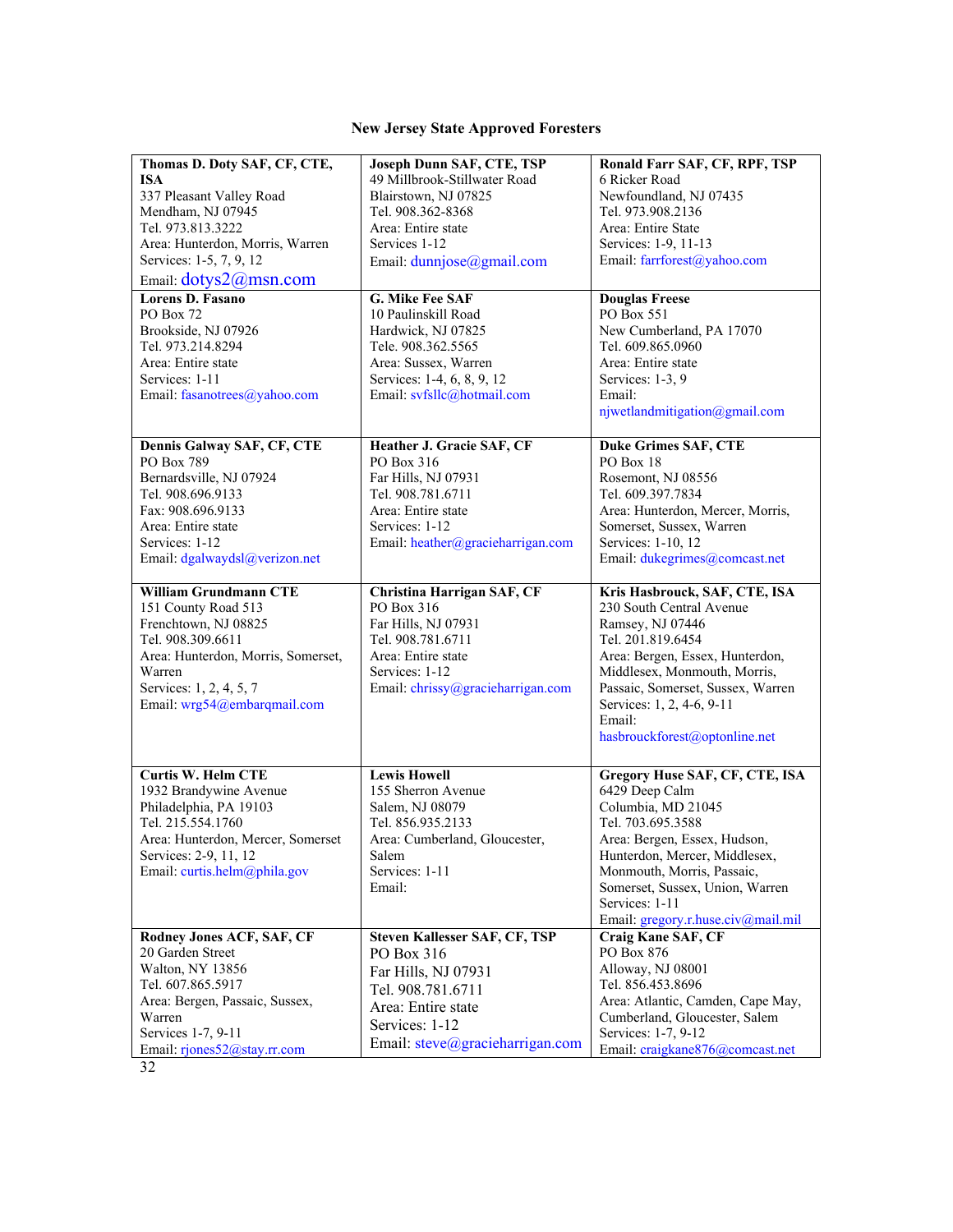## **New Jersey State Approved Foresters**

| <b>Alexander Kelchner, SAF</b><br>PO Box 316<br>Far Hills, NJ 07931<br>Tel. 908.781.6711<br>Area: Entire state<br>Services: 1-12<br>Email: alex@gracieharrigan.com                                                                             | <b>Brian R. Kieffer</b><br>1405 Chews Landing Road, Suite 9<br>Laurel Springs, NJ 08021<br>Tel. 856.352.2090<br>Area: Atlantic, Burlington, Camden,<br>Gloucester, Mercer, Middlesex,<br>Monmouth, Ocean, Salem<br>Services: 1-6, 9-12<br>Email:<br>brian@pinecreekforestry.com | <b>Thomas Koeppel SAF</b><br>PO Box 54<br>Pequannock, NJ 07440<br>Tel. 973.633.0360<br>Area: Bergen, Essex, Passaic,<br>Hunterdon, Morris, Passaic,<br>Somerset, Sussex, Warren<br>Services: 1-9, 11, 12<br>Email: tkoeppel@mindspring.com |
|------------------------------------------------------------------------------------------------------------------------------------------------------------------------------------------------------------------------------------------------|---------------------------------------------------------------------------------------------------------------------------------------------------------------------------------------------------------------------------------------------------------------------------------|--------------------------------------------------------------------------------------------------------------------------------------------------------------------------------------------------------------------------------------------|
| Michael LaMana SAF, CF, CTE<br>P.O. Box 1249<br>Toms River, NJ 08754<br>Tel. 732.288.2770<br>Area: Entire State<br>Services: 1-12<br>Email:<br>mike@heartwoodecological.com                                                                    | John D. Linson CTE<br>PO Box 6089 WOB<br>West Orange, NJ 07052<br>Tel. 973.766.2143<br>Area: Essex, Hunterdon, Morris,<br>Passaic, Sussex, Warren<br>Services: 1-9<br>Email:                                                                                                    |                                                                                                                                                                                                                                            |
| John W. Marryott<br>181 Lynn Road<br>Spring Mills, PA 16875<br>Tel. 484.459.9782<br>Area: Burlington, Camden,<br>Hunterdon, Mercer, Middlesex<br>Services: 1-3, 10<br>Email:                                                                   | <b>Timothy I. Matthews, TSP</b><br>58 Lommason Glen Road<br>Belvidere, NJ 07823<br>Tel. 908.310.0369<br>Area: Entire state<br>Services: 1-10<br>Email:<br>forestertimmatthews@gmail.com                                                                                         | Patrick J. McGlew SAF, CF<br>3 South Franklin Street<br>Cattaraugus, NY 14719<br>Tel. 716.257.5037<br>Area: Sussex<br>Services: 1-6, 8, 9<br>Email:<br>pmcglew@roadrunner.com                                                              |
| Seth M. Partridge SAF, TSP<br>390 Turkey Hill Road<br>Saylorsburg, PA 18353<br>Tel. 877.966.3568<br>Area: Entire State<br>Services 1-10, 12<br>Email:<br>sethpartridge<br>@northeasternforestryconcepts.com                                    | Robert G. Plizska<br>6 Firethorn Drive<br>Perkasie, PA 18944<br>Tel. 267.252.9566<br>Area: Hunterdon, Mercer, Somerset,<br>Sussex, Warren<br>Services: 1, 2, 4, 6, 9<br>Email: bpliszka73@gmail.com                                                                             | <b>Christopher Prentis SAF</b><br>P.O. Box 756<br>Nyack, NY 10960<br>Tel. 845.270.2071<br>Area: Bergen, Essex, Morris,<br>Passaic, Sussex, Warren<br>Services: 1-7, 9-12<br>Email: chris<br>@lowerhudsonforestry.com                       |
| <b>Ryan McKeean Shaw, SAF</b><br>929 North Main Street<br>Allentown, PA 18104<br>Tel. 1.610.944.2763<br>Area: Hunterdon, Mercer,<br>Monmouth, Morris, Passaic,<br>Somerset, Sussex, Warren<br>Services: 1-10, 12<br>Email: ryanshaw8@gmail.com | Robert A. Sidor SAF<br>154 President Street<br>Passaic, NJ 07055<br>Tel. 973.356.8828<br>Area: Bergen, Essex, Hunterdon,<br>Middlesex, Morris, Passaic, Hudson,<br>Somerset, Sussex, Union, Warren<br>Services: 1-7, 9, 10<br>Email: hfms56@yahoo.com                           | <b>Matthew J. Simons CTE</b><br>557 Holly Brook Road<br>Galloway, NJ 08205<br>Tel. 609.652.2896<br>Area: Atlantic, Burlington, Cape<br>May, Camden, Cumberland,<br>Gloucester, Ocean, Salem<br>Services: 1-7, 9, 10<br>Email:              |